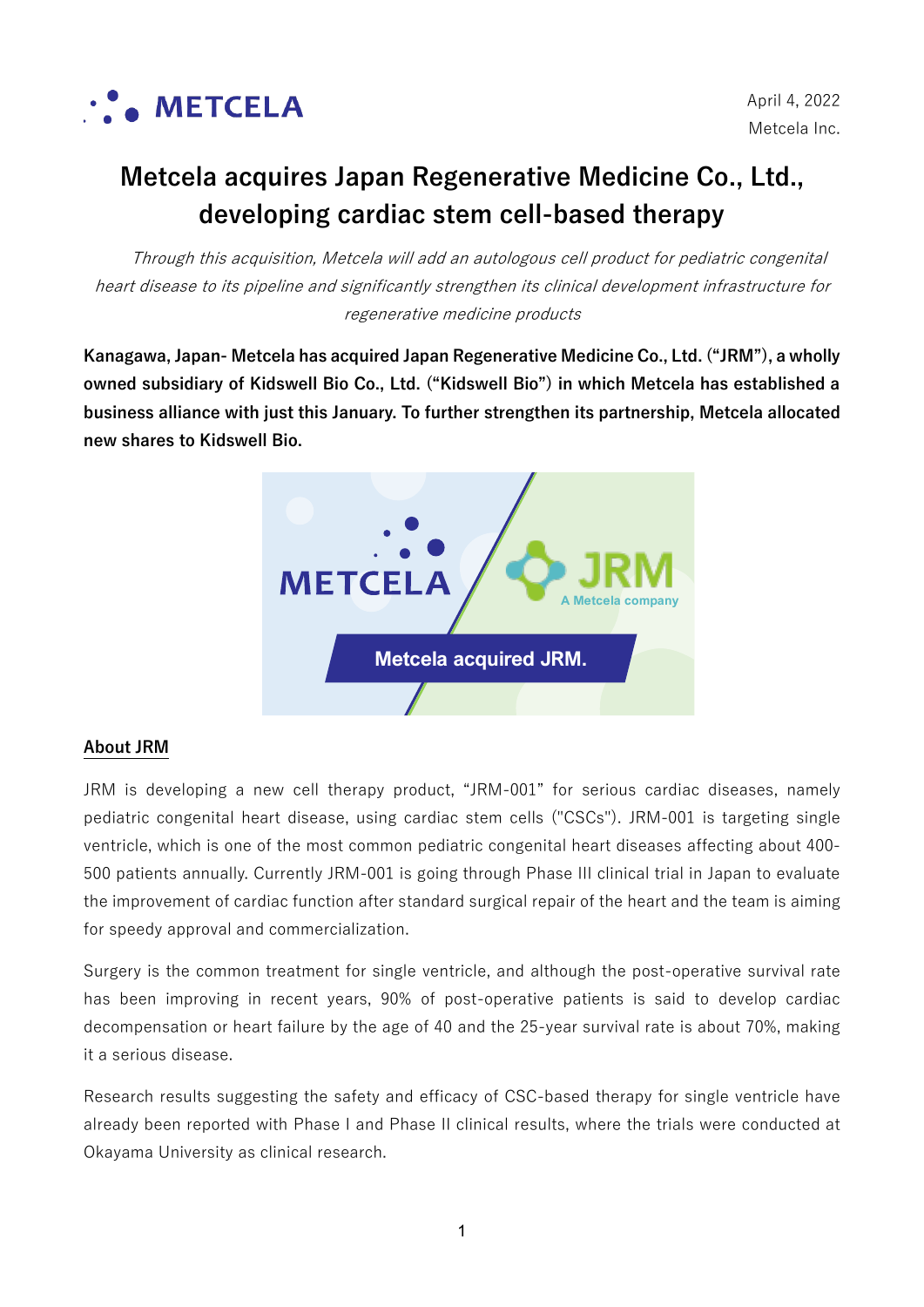

# **Aims of this Acquisition**

Since founding in 2016, Metcela held "Revolutionizing the way we treat heart failure." as the company's mission and worked on researching and developing a new autologous cell therapy product for heart failure. Metcela's lead asset, MTC001, is a combination product of autologous VCAM-1 positive cardiac fibroblasts ("VCF") and a precision delivery device, and the safety and efficacy has been confirmed in preclinical studies.

To further accelerate the R&D activities, Metcela entered into a business alliance agreement with Kidswell Bio on January 19, 2022, and have been exchanging management resources, knowledge, and technology in the regenerative medicine field. As a result, the two parties have reached an agreement that the best path forward for JRM's future business growth is for Metcela to take the lead in the development of CSCs, as Metcela have accumulated experience and know-how in the development of autologous cell products and have established a well-developed research and development system.

This acquisition will enable Metcela to expand the product development portfolio. Both CSCs, targeting pediatric heart disease, and VCFs, targeting adult chronic heart failure, have many commonalities as they are both autologous cells and delivered via catheter. This is consistent with Metcela's belief that for highly immunoresponsive organ, like the heart, minimally invasive autologous therapy not requiring immunosuppression is the most ideal. By developing these pipelines in an integrated manner, Metcela will be able to bring seamless pipeline development for a wide range of cardiac diseases and, in the future, relish a wide range of synergies in terms of sharing manufacturing know-how and sales systems.

The clinical development team for MTC001 will also be dramatically strengthened by taking over the autologous regenerative medicine clinical development operations expertise that JRM has built up to date for the development of JRM-001. Metcela plans to integrate the organizations of JRM and work in unison to accelerate the development of MTC001 in Japan and overseas, and to complete the clinical trial of JRM-001.

As part of this acquisition, Metcela has agreed to pay Kidswell Bio a certain royalty based on JRM's sales of regenerative medicine products, and Kidswell Bio's support of JRM will continue.